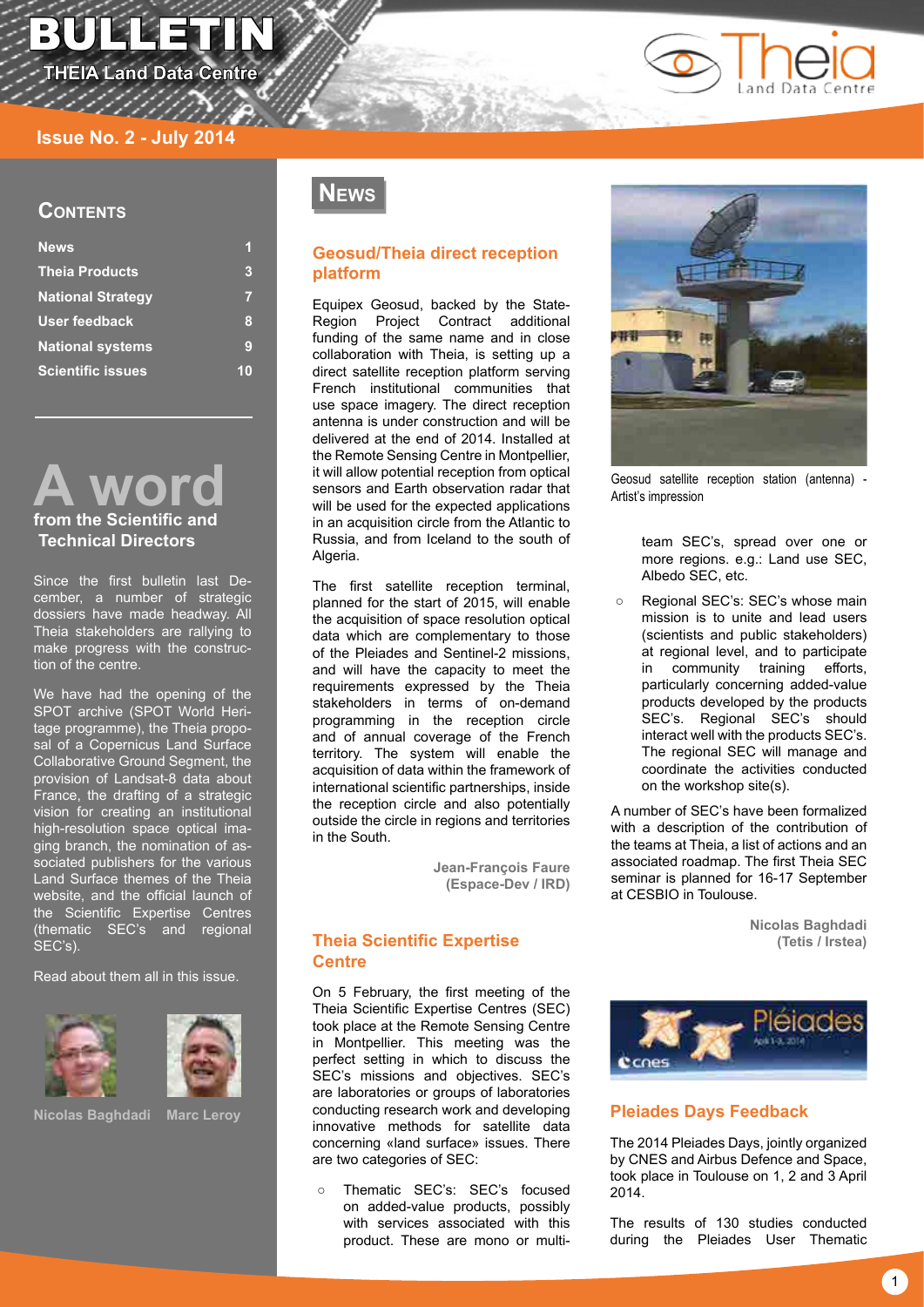Commissioning (RTU), the last phase of the ORFEO Pleiades Preparatory Programme, were presented (64 oral communications, 64 posters).

The RTU lasted 2 years, with 60 institutional entities involved (scientific and operational) and 650 Pleiades images (~166 000 km2) acquired on 171 sites.

More than 400 people took part in this event. The initial feedback received has been very positive in terms of quality of presentations about the potential of Pleiades for thematic/methodological applications, but also about system performance (responsiveness, agility, etc.) The Pleiades 3D capabilities are particularly popular, with numerous application spinoffs in various thematic domains. (See the article about Pleiades on p.5)

> **Claire Tinel (Cnes)**



#### **Copernicus workshop**

Theia participated in the Copernicus workshop organised by CNES (Hervé Jeanjean) and MEDDE, the French Ministry of Ecology, Sustainable Development and Energy (Dominique Marbouty), about the ESA «Collaborative Ground Segments» involving representatives from all the geosphere communities, on 18 November 2014 at CNES in Paris. The Theia Centre contributed to preparing the summary of the national community's requirements (scientists, public stakeholders, from mainland France and the French overseas territories) for data from the Sentinel satellites (1, 2 and 3), on the Earth's land surfaces, and was also involved in presenting the summary during the national Copernicus workshop about ESA collaborative ground segments.

At this workshop, the Theia centre proposed a Land Surface collaborative ground segment focused on the information chain, in connection with scientists and public stakeholders (France and countries in the south). It is a national infrastructure for research into the environment and territories and its applications to management and public policy.

> **Nicolas Baghdadi (Tetis / Irstea)**

# **ALOS-2 news**

The official launch date known at present is 24 May 2014. The satellite ALOS-2 carries an L-band SAR with higher

resolution than its older sibling ALOS-1, but leaves out the optical component. As for ALOS-1, a precise programming plan using different modes (SCANSAR, full or partial polarimetry,<br>Spotlight, interferometric, interferometric, etc.) over predetermined zones (coverage sometimes global, sometimes targeted), sets out the milestones in the life of the satellite, this time by cycles of 14 days. At the first meeting of the PIs in Japan in September 2013,

CNES defended 2 super sites likely to depart from this programming plan for better monitoring: they are 2 agricultural sites from the Kalideos database, one in the Midi-Pyrénées (monitoring of various plots of the Observatory) and the other in Réunion (monitoring of sugar cane and prairies). We can expect the first data for these projects at the end of 2014.

> **Philippe Durand (Cnes)**

# **GLAS/ICESat LiDAR data on France**

The LiDAR data acquired by the GLAS (Geoscience Laser Altimeter System) sensor over mainland France have been pre-processed for direct use by the scientific community and public stakeholders. GLAS was installed on board ICESat (Ice, Cloud, and Land Elevation Satellite) and operated between 2003 and 2009. The GLAS data footprints have a near-circular shape approximately 70 m in diameter and spaced approximately 170 m between each footprint along the ICESat track. Each waveform (wavelength in near infrared at 1064 nm) is made up of 544 or 1000 points sampled in time every ns, i.e. 15 cm of vertical resolution.

In total, 451087 waveforms were acquired over mainland France. Successive filters were applied to the original GLAS data to eliminate defective data, contaminated by clouds or other atmospheric artefacts.

Finally, only 34.2% of initial data were kept (approximately 370107 data points). The GLAS database made available contains a vector shapefile with the geographical location of the LiDAR measurements (in WGS84 latitude and

Coverage of the entire GLAS/ICE at dataset over France



ALOS-2 satellite (artist's impression) ©JAXA

longitude), the date of the acquisitions, the waveforms in ASCII and jpeg formats, and certain parameters extracted from each waveform: [www.equipex-geosud.fr/](http://www.equipex-geosud.fr/web/
guest/donnees-lidar-satellitaire) [web/guest/donnees-lidar-satellitaire](http://www.equipex-geosud.fr/web/
guest/donnees-lidar-satellitaire)

> **Nicolas Baghdadi (Tetis / Irstea)**

#### **Geosud and radar imaging**

Equipex GEOSUD has entered into discussions with radar image providers, Airbus for TerraSAR and Telespazio for Cosmo-SkyMed, to facilitate access to radar imaging for the Land Surface community. This arrangement is already allowing the scientific community and users access to new-generation radar images (very high spatial resolution and frequent temporal acquisition) at negotiated prices (less than €1000 per image). Equipex encourages teams to finance a part of the images, with the remainder being covered by Equipex GEOSUD. However, some projects, for lack of resources dedicated to the purchasing of radar images, were 100% financed by Equipex. Equipex GEOSUD has made widespread announcements about this initiative, and has circulated a call for projects at national level to promote radar imaging. Seven projects have been submitted and accepted (agriculture, natural risks, water, forests). The call for tenders is still open !

> **Nicolas Baghdadi (Tetis / Irstea)**

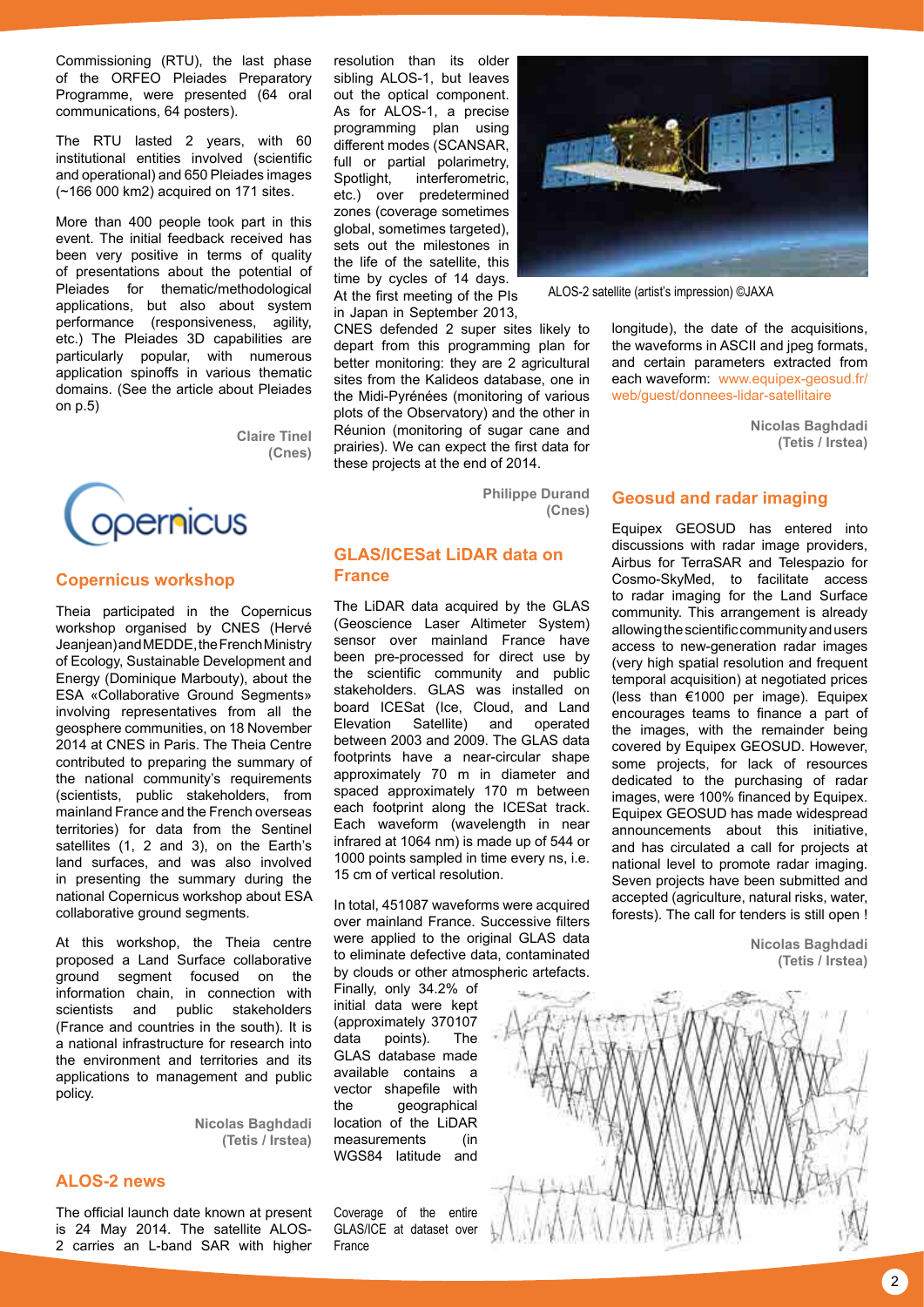# <span id="page-2-0"></span>**The «SPOT World Heritage» programme**

With the transition to a new generation of high-resolution optical satellites, the two main players in the SPOT programme have decided to open up access to the old archive. CNES, which developed the satellites SPOT 1 to SPOT 5, and Airbus Defence and Space (formerly Spot Image) which operates them, announced a partnership agreement concerning the SPOT World Heritage (SWH) programme, at the ministerial meeting of the Group on Earth Observations in Geneva on 17 January.

Over the past 27 years, the SPOT satellites have acquired more than thirty million images, which together constitute a scientific reference base which is priceless in the analysis of the how our planet is changing. The SWH programme aims to enable processing and pooling for all of the scenes considered to be the most important. Anyone wishing to access images from the SPOT archive may hence request their production, while covering the costs. These images will then be placed into a common pool: the «SPOT World Heritage Archive».

To start the programme off, only images with decametre resolutions acquired more than 5 years ago are concerned. Eventually, the programme may be extended to all of the data acquired by the SPOT satellites. A first batch of 100,000 images, currently in production, will start up a single database of orthorectified data, to be hosted at CNES by Theia Land Data Centre infrastructures. Access to the SWH database will be free of charge through the Theia portal ([www.theia-land.fr\)](www.theia-land.fr) and authorized for all registered users for non-commercial use. The first products should be accessible in September 2014.

In addition to the non-commercial use that may be made of the products by the national

community, the announcement of the programme at the Global Earth Observations meeting reflects the partners' desire to establish a real «global heritage», taking into account the various uses of the imaging across the world. By asking for the requirements and resources of GEO and its member states, the resulting SWH archive should respond to the expectations of the institutional international community.

**Steven Hosford (Cnes)**

Spot-5

# **First Theia Landsat data available**

Landsat satellites have been providing data with 30-metre resolution for the past 30 years. These data have been regularly acquired over 30 years across all terrestrial surfaces with a frequency of 16 days across the United States, often a little less elsewhere. Although the frequency and resolution are not as good as Sentinel-2, the Landsat 4, 5, 7 and 8 satellites are the ideal tool for preparing the use of Sentinel-2 data over extensive territories, while Spot 4's Take 5 experiment above all allows us to familiarise ourselves with the 5-day frequency, on some sites.

We are delighted to announce that 4 years of Landsat 5, 7 and 8 data over France have been orthorectified and corrected for atmospheric effects and are now available on the Theia portal. These data have been processed to Level 2A, and are hence provided in surface reflectance after atmospheric correction, and include cloud screening. The data are original because this is the first time Landsat 8 data corrected for atmospheric effects over large territories have been made available, and the Landsat 5 data over France cannot be downloaded anywhere else.

Also now available are Landsat 5 and 7 data acquired from 2009 to 2011, as well as Landsat 8 data from 2013, and this is just the beginning; processing of Landsat 8 data is about to kick off as and when they arrive. Limited production of data outside the national territory for the needs of the scientific community could also be envisaged.

The publication of these data and the atmospheric correction and cloud screen processing that were carried out are the result of years of work, at CESBIO and CNES, with the support of our subcontractors. We would also like to extend our deepest thanks to NASA, USGS and ESA, who make the orthorectified data available without restrictions, which allows us to do the same at the Theia centre after the addition of our processing. The data are hence available for all users and for any use. Use them as much as you wish, but do tell us what you are doing with them, as feedback will be very useful to us in improving the service, before the arrival of Sentinel-2, the launch of which is planned in one year.



Landsat 8 data control interface on the Theia portal

**To find out more: [www.cesbio.ups-tlse.fr/](http://www.cesbio.ups-tlse.fr/multitemp/%3Fpage_id%3D3487)** [multitemp/?page\\_id=3487](http://www.cesbio.ups-tlse.fr/multitemp/%3Fpage_id%3D3487)

**Olivier Hagolle (Cesbio / Cnes)**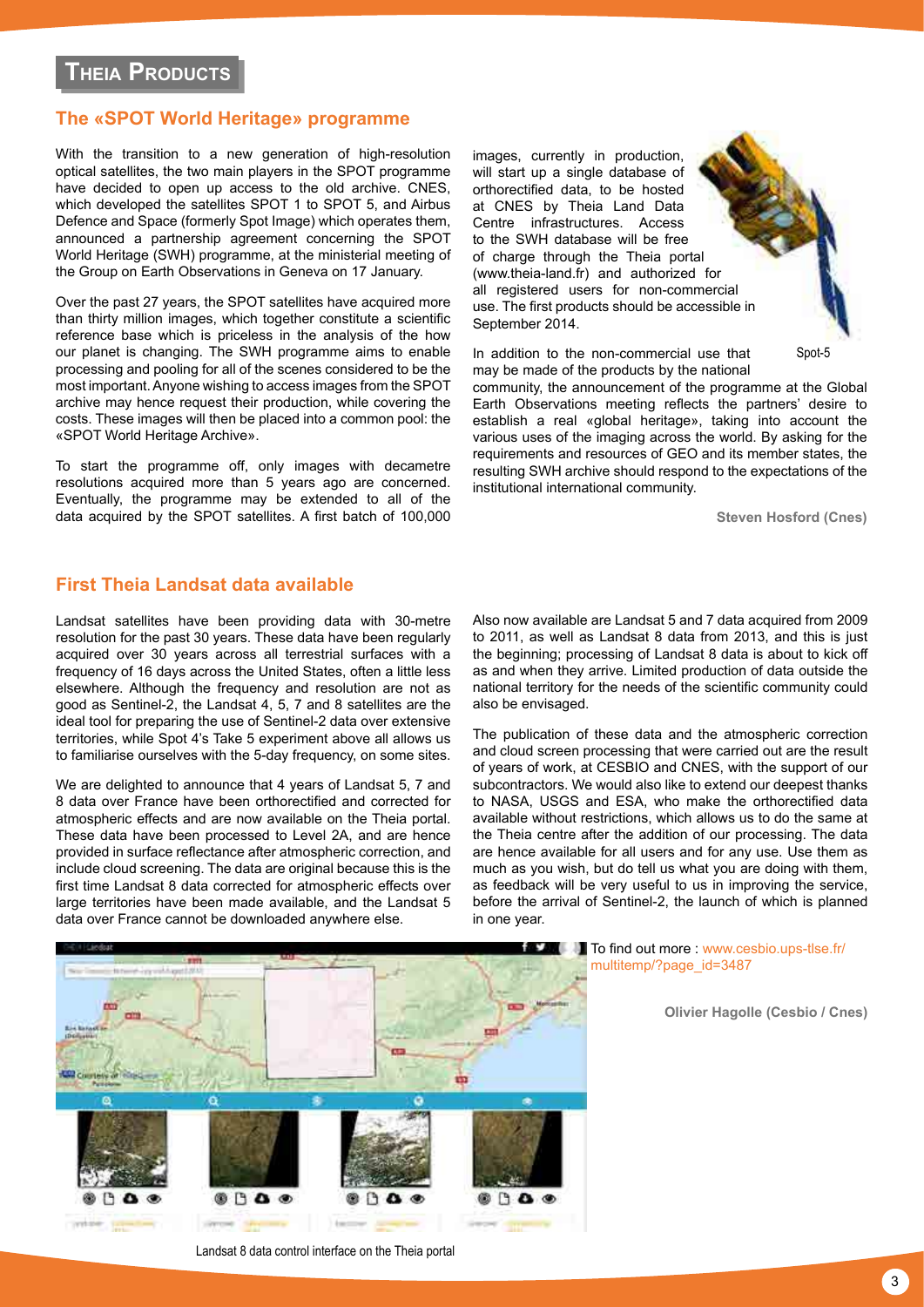# **Sentinel-2 atmospheric corrections and monthly composites**

To prepare for using Sentinel-2 data in the future, at the Theia Muscate Management and Data Processing Centre (CGTD), CESBIO is developing prototypes of processing chains for generating level 2 products (atmospheric corrections) and level 3 products (temporal composites).

These prototypes principally allow (i) development of scientific algorithms and drawing up of the corresponding specifications; (ii) validation of the industrial development of the operational chains that will be implemented at CGTD; (iii) current production of the time series at CGTD, pending use of the operational chains there.

A number of data types are required to prepare processing chains in the case of sensors which are not yet in operation, like Sentinel-2. Input data are required which are representative of future products in terms of both format and future scenes observed (as the algorithms have to operate on the greatest possible variety of landscapes).

As input to the prototype, simulated data are required that comply with the formats of the future products which will be processed. However, as these products are simulated, they are not necessarily realistic from a radiometric viewpoint.

#### **Products with characteristics similar to Sentinel-2**

To construct scientific algorithms taking best advantage of the different spectral bands that Sentinel-2 will have, we hence essentially use products from other sensors, already in service, which have certain characteristic similar to those of Sentinel-2. The main input data currently used come from different Landsat (5, 7 and now 8) sensors, and more recently from the Spot 4 Take 5 experiment, conducted in the first half of 2013.

The essential common characteristics between these sensors is that they all acquire images under constant observation angles, which minimizes the directional effects between two acquisition dates, and allows a number of «multitemporal» algorithms (which consist in comparing reflectances acquired on successive dates) to be devised.

The other important characteristics are similar spatial resolutions (from 10 to 30 m), revisit times that are more or less comparable (5 to 16 days, as the case may be), as well as the presence for each sensor of spectral bands similar to some of Sentinel-2's bands.

The similarity between the spectral bands is necessary to test the algorithms that will be applied to Sentinel-2 on the images from one or more of these sensors.

#### **Multi-sensor prototypes for level 2**

Once the algorithms have been selected and described in the specification documents, the prototype is used to generate test datasets which will be used to validate the industrial development of the operational chains. These test sets include the input data, the processing parameters and the expected output data, algorithm by algorithm. As soon as the results between the chain and the prototype are close, validation work consists in determining the origin of the differences observed.

The differences may (i) result from errors in the implementation of the specifications (industrial side and/or prototype side) or from other types of errors which have to be corrected, sometimes iteratively; (ii) be residual and of no consequence («machine» specifications, different software libraries) and hence allow the implementation of the algorithm to be considered valid.

#### **Orthorectified data**



Level 1C Level 2A Level 3A a) Level 1C: reflectances at the top of the atmosphere b) Level 2A: surface reflectances after atmospheric corrections (clouds and shadows are circled (in green and black respectively)) c) Level 3A: monthly composite (weighted average) of surface reflectances of non-cloudy / non-shadow pixels (the residual clouds and shadows are circled (in green and black respectively)

Depending on the algorithms tested, it is therefore necessary to use images from one sensor or another to generate the datasets.

The prototype of the atmospheric corrections chain is hence, in essence, multi-sensor, like its operational aspect; the spectral bands available cause the activation or nonactivation, depending on the sensors, of certain algorithms. For example, it is the same CESBIO prototype that allowed the Spot 4-Take 5 level 2 products to be generated, and which is currently being used for Landsat processing over France (2013 for Landsat 8, 2009-2011 for Landsat 5 and Landsat 7).

#### **Level 3 under development**

In parallel with this level 2 chain prototype, CESBIO is developing, with the same purposes (development of algorithms, validation, production of data), a prototype to generate temporal composites (level 3) of surface reflectances.

The composite algorithm which has been adopted, among the different ones that have been tested, consists in carrying out a weighted average of the reflectances of the level 2 images acquired during the composite period, with the weighting depending on multiple factors, such as the distance to the clouds, the optical thickness, the proximity of each date to the central date of the composite, to mention only the principal factors. Work on defining the quality criteria has been conducted in order to choose the optimum processing parameters, which have been applied to all of the Spot 4-Take 5 data. Work is in progress on the consideration of directional effects, to be able to use, within the same composite, images acquired under different viewing angles. Lastly, a revision of the prototype is envisaged to minimise the volume of level 2 data required simultaneously on the disks, by generating intermediate composites, updated as input data are available.

> **Mireille Huc et Mohamed Kadiri (Cesbio / CNRS)**





Level 3A: Monthly composites of surface reflectances of Spot 4 (Take 5) light pixels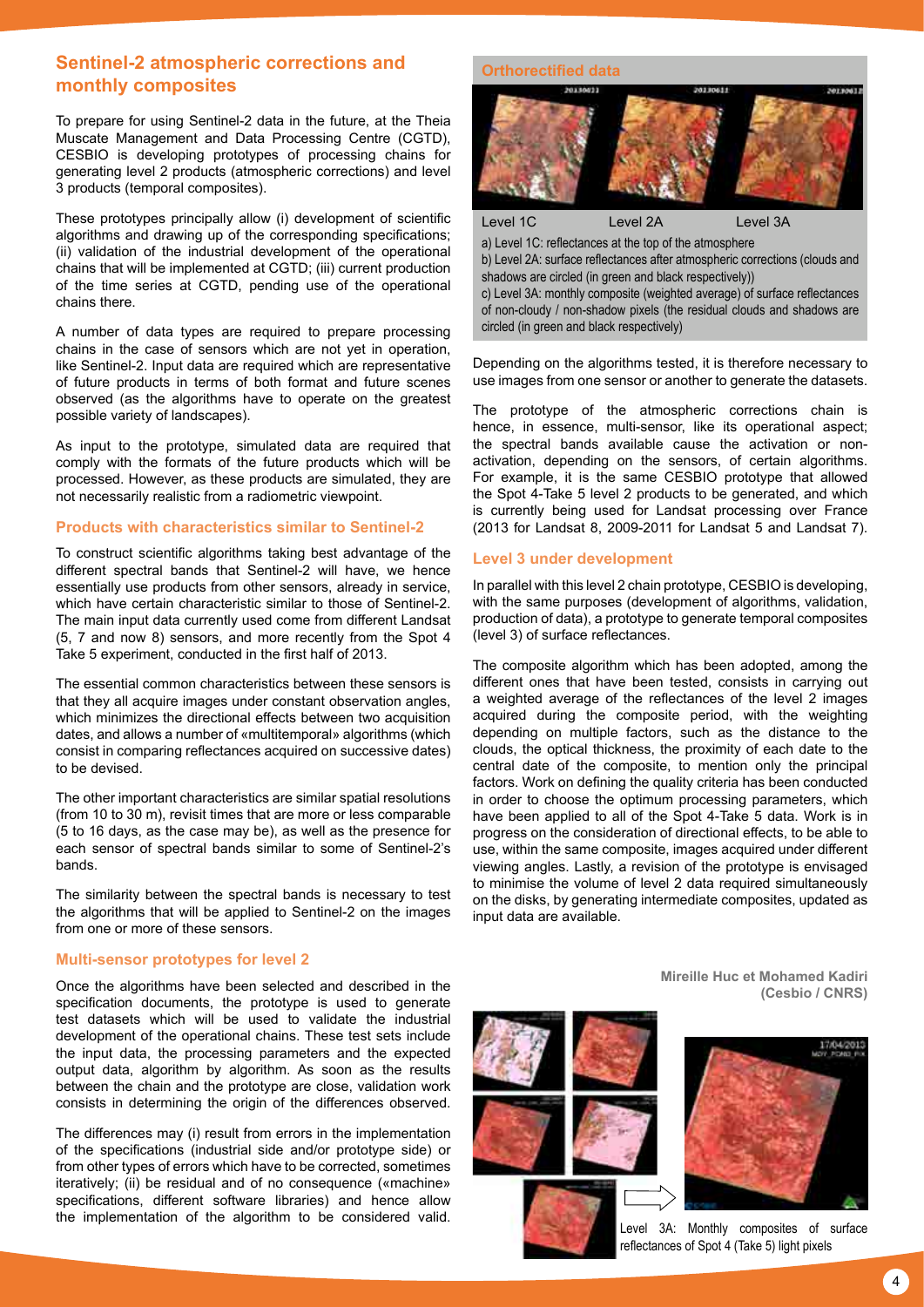# **Distribution of Pleiades images to French institutions: end of the break-in phase and on to the development of applications**

After two years' breaking-in as part of User Thematic Commissioning, the distribution of Pleiades images for the various categories of Authorised Institutional Users (UIA) is now operational. Two distinct mechanisms are in place within France to process scientific and other requests.

As before for SPOT images, CNES provides the means to access the Pleiades images, reserved for scientists.

- The scientific community can contact the two thematic centres giving access free of charge to Earth observation data over land masses: the Theia land surface data centre ([www.theia-land.fr\)](http://www.theia-land.fr) and the ForM@ter Solid Earth centre under construction. These data infrastructures give access to an archive of Pleiades images and many other data. They are continuously enhanced by their communities.
- If the required Pleiades data are not available in the thematic centres, any scientist can use the ISIS programme [\(www.](http://www.isis-cnes.fr) [isis-cnes.fr\)](http://www.isis-cnes.fr). This CNES programme promotes the use of space imagery in the scientific community by granting a subsidy to acquire these data. If the application is accepted, CNES covers approximately 85% of the cost of the data, with the remaining 15% at the scientist's expense. ISIS is accessible to any researcher and student working in a laboratory or higher education establishment in Europe.

Non-scientific French institutional users have IGN (French National Institute of Geographic and Forest Information) as their contact, CNES having put in place a partnership agreement focused on Pleiades. This is because :

○ CNES has entrusted the exclusive distribution of Pleiades data to Airbus Defence and Space within the framework of a Public Service Concession (DSP). For non-commercial use, UIAs benefit from specific pricing which corresponds to the cost of production of the Pleiades data. This public use can hence reach up to 40% of the system resources. CNES is heavily involved in monitoring the correct operation of



Cartographie de la disponibilité des images Pléiades sur la France ©IGN

this DSP, in cooperation with IGN and Airbus Defence and Space, through the Pleiades DSP Monitoring Committee which brings together the three participants every two months.

IGN plays the role of focal point [\(images-pleiades@ign.](mailto:images-pleiades%40ign.fr?subject=) [fr](mailto:images-pleiades%40ign.fr?subject=)) for collecting the requirements of UIAs for Pleiades imaging over the French territory. It acts as the interface with Airbus Defence and Space for monitoring an annual image scheduling plan, defined at the start of the year and updated in real time. IGN also takes responsibility for ensuring geometrical consistency with the national RGE® [Large Scale Reference frame] of a selection of scenes adapted to the agreed specifications. Lastly, IGN manages the archive of duly georeferenced Pleiades images, and gives all third-party UIAs free access to the orthoimage products and associated metadata upon signature of the user licence.

The Pleiades service offered by IGN to UIAs presently relies on two budgets: the internal IGN budget (in addition to aerial), and the budget of the National Agency for Research (Equipex-Geosud project) to serve the requirements of public stakeholders. These are relayed via IRSTEA and CEREMA, and via the

regional scheduling committees, whose purpose is to pool image acquisitions and productions of geographical information. The issue is now to develop the use of Pleiades images by public stakeholders and to pool the costs associated with their procurement, selection and processing.

Beyond the images that have already been supplied [\(www.equipex-geosud.](http://www.equipex-geosud.fr/web/guest/images-pleiades) [fr/web/guest/images-pleiades\)](http://www.equipex-geosud.fr/web/guest/images-pleiades), public stakeholders can contact IGN for an analysis of their requirements, conducted in association with Airbus Defence and Space.

> **Hélène de Boissezon (Cnes)**

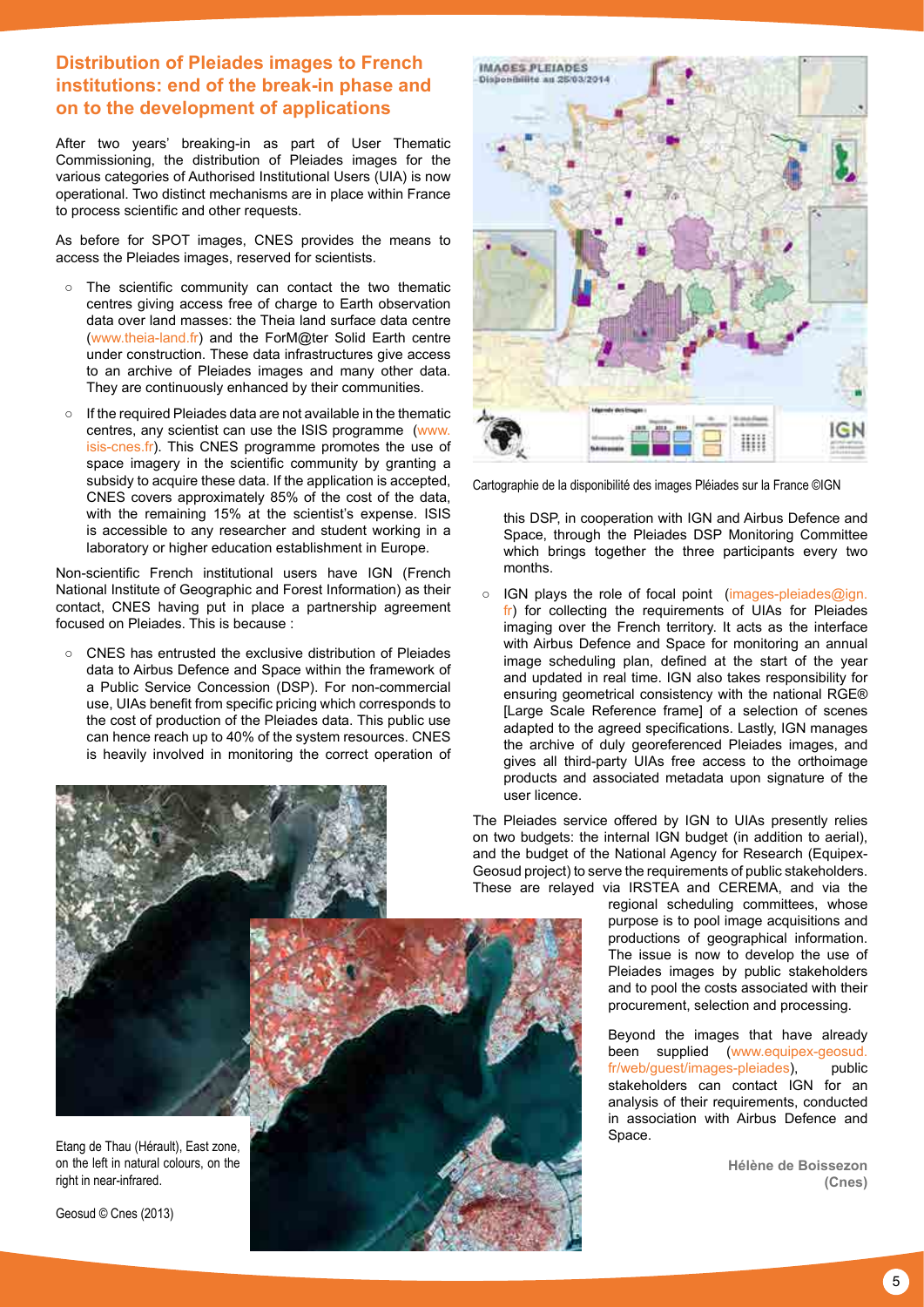# **Comparison of Pleiades-LiDAR DSM in an agricultural context (Languedoc-Roussillon)**

As part of the Pleiades RTU, a Pleiades Digital Surface Model (DSM) was built up from a pair of images dating from 6 January 2013 acquired over the Peyne river basin in Hérault.

This DSM was built using the MicMac stereophotogrammetry suite by IGN, without regularization, then resampled at 1 m. The altitude values were then compared with those of a DSM with the same mesh, acquired by an airborne LiDAR (Toposys system) in 2001 on a sub-section of the Peyne river basin (5.5 km²) (Fig 1-a).

For this comparison to make sense in a context of significant landscape dynamics, a mask was first used on the basin's permanent structures (roads, paths, etc), as well as an altitude reset (elimination of bias related to the differences in references). On this basis, robust statistics on the deviation between Pleiades and LiDAR altitudes were established, in order to minimize the effect of residual outliers related above all to the difference in dates of the DSMs.

This means that, out of a population of 87,000 meshes, the median absolute deviation observed between the Pleiades and LiDAR altitudes is 35 cm, 90% of deviations are within the interval [-142cm, +110cm] and 50% of deviations are within the interval [-17cm, +42cm]. The observed distribution of deviations is not a standard Gaussian distribution (lighter tails), requiring the use of robust statistics (Fig 1-b).

After a Mantel test on an empirical semivariogram, a clear and significant spatial structure of this deviation was observed, following a spherical model with a range of 11.4 m (Fig 1-c). The distribution of the field of deviations is hence a generalized multi-Gaussian type random distribution, with spatial correlation. This characteristic mainly has effects on the way in which these deviation statistics must be spatially integrated. However, a more textured rendering appears on the Pleiades DSM (Fig 1-a).

This observation should however be qualified given the difference in dates and seasons between the two acquisitions and the intentional non-regularisation of the Pléiades DSM produced. This being said, the elevation precision and the resolution of the Pleiades DSMs already seem of great use for characterising agricultural landscapes and extracting objects and characteristics of the landscape (hedges, banks, gradient of plots, etc.) (Fig. 1-b).

> Lidar Plejades Localisation de terra

> > 300

400

500



200

115

8

 $\Omega$ 

100









Fig 1. (c) Variograms of field of deviations: empirical (points), modelled (red line) and Mantel test confidence interval (broken lines).

**Nesrine Chehata (Lisah / Université Bordeaux 3)**

**Jean-Stéphane Bailly (Lisah / AgroParisTech),**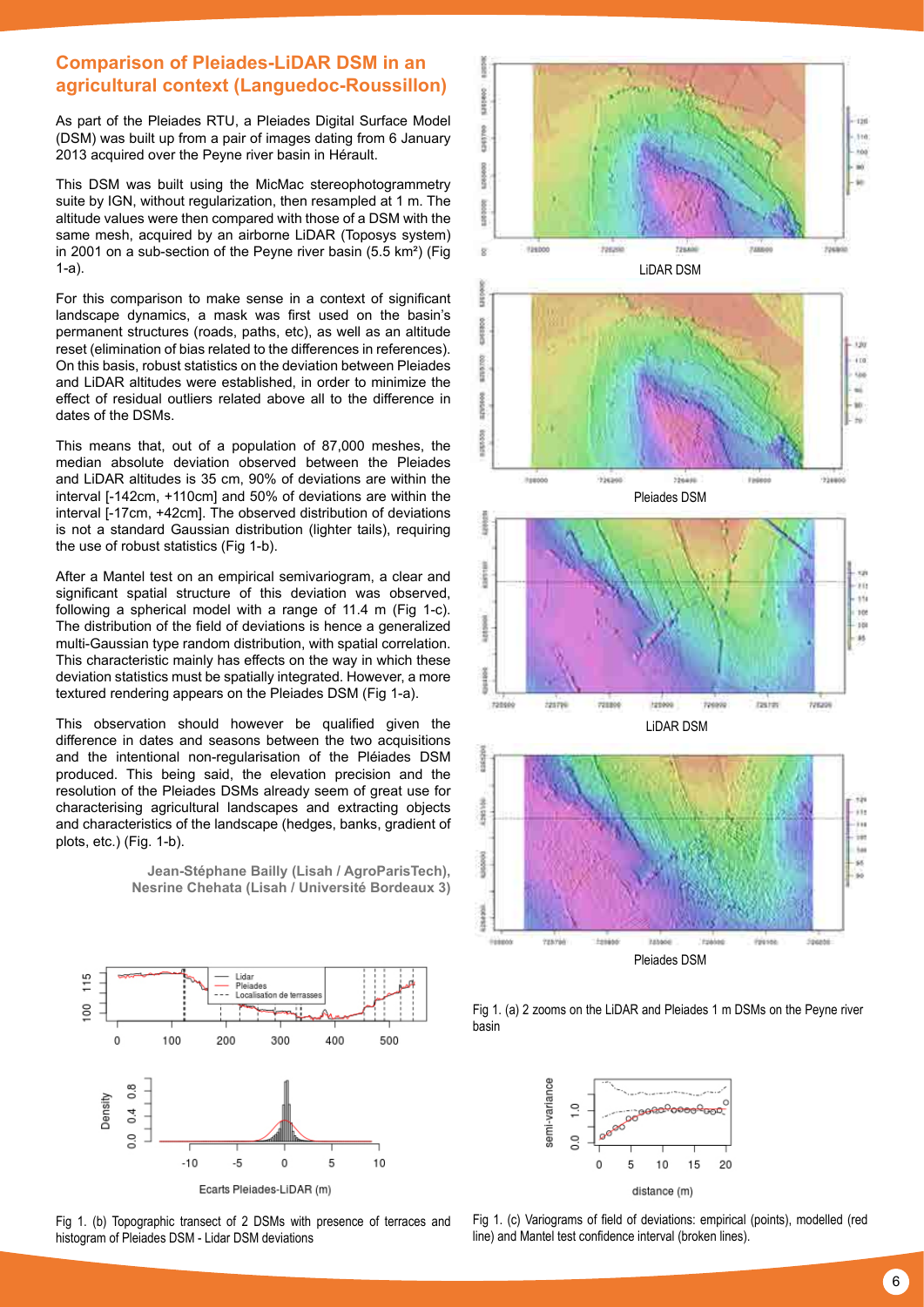# <span id="page-6-0"></span>**The ESA Collaborative Ground Segment**

The European Space Agency (ESA) is setting up a system of Collaborative Ground Segments, the aim of which is to best distribute the enormous volumes of Sentinel data to the Member States of the European Union. Sentinel-1 (radar imager) has already been launched, the Sentinel-2 (high-resolution optical imager) and Sentinel-3 (low-resolution optical imager) satellites will be launched next year. These three types of satellite are of interest to the national community working on the monitoring and analysis of land surfaces. The Collaborative Ground Segments are projects formulated by the user community within each of the Member States, coordinated by a national point of contact. The description of these projects allows ESA and the Member States to dimension distribution architecture that is sufficient to cover the needs of these projects.

For France, the institution in charge of structuring the Collaborative Ground Segments national request is CNES, which launched a call for proposals in autumn 2013 for Collaborative Ground Segments among the national community potentially interested by the Sentinel data. The Theia Land Data Centre responded, with the objective of coordinating the statement of requirements for land surface observation Sentinel data for all of the national institutional stakeholders.

#### **One project, three sections**

A Theia Collaborative Ground Segment project was therefore developed. It includes three sections: (1) production of Sentinel-2 images corrected for atmospheric effects and of monthly composites without clouds; (2) production of addedvalue products from the three Sentinels; (3) actions to support the user community.

Sentinel-2 data processing will be at level 2A (atmospheric corrections) and 3A (monthly composites) over a surface sized to be 10 times that of France, thanks to an operational tool called Muscate, set up by CNES, with the support of CESBIO, as part of Theia. The prototype of Muscate is described in this bulletin by Mireille Huc and Mahamed Kadiri. Muscate is designed to offer users ready-to-use products, from time series of images covering extensive territories. Sentinel-2 will be at the heart of the Muscate production, but already a prototype version of Muscate has started to produce the Landsat data acquired over France since 2009, the data from the Spot 4 Take 5 experiment, and the first images from the Spot World Heritage programme (see the article by Steven Hosford on p.3).



Map of vegetation cover density and risk of nitrate leaching (Deux-Sèvres, autumn 2012)

The second contribution by the Theia Collaborative Ground Segment will be the supply of added-value products over different regions of the world, in both the North and South, responding to major scientific and societal issues (environment, agriculture, climate risks, biodiversity, etc.) These added-value products coincide with those developed by the Theia Scientific Expertise Centres being built up and described in more detail in the article by Nicolas Baghdadi in this bulletin. Examples of these products are land use, change detection, plant biophysical variables, albedo, river and lake heights, etc.

The third contribution will cover user support, currently being designed. This will include actions for coordinating user networks, initiatives for identifying requirements, pooling methods, and training.

**Marc Leroy (Cnes)**

 **Nicolas Baghdadi (Tetis / Irstea)**





#### **PEPS: the platform for access to the Theia Collaborative Ground Segment**

The Theia Collaborative Ground Segment will be linked and connected to the PEPS national platform for dissemination of Sentinel data. The purpose of the PEPS platform, currently being designed at CNES, is to create a national mirror site for Sentinel data, dissemination of data to the national user community, and facilitate access to data processing tools. Theia will be a major user of PEPS, as its requirements concern at least 10 times the surface of France for Sentinel-2 data, probably the same coverage for Sentinel-1 data, and global coverage of Sentinel-3 data.

aerosols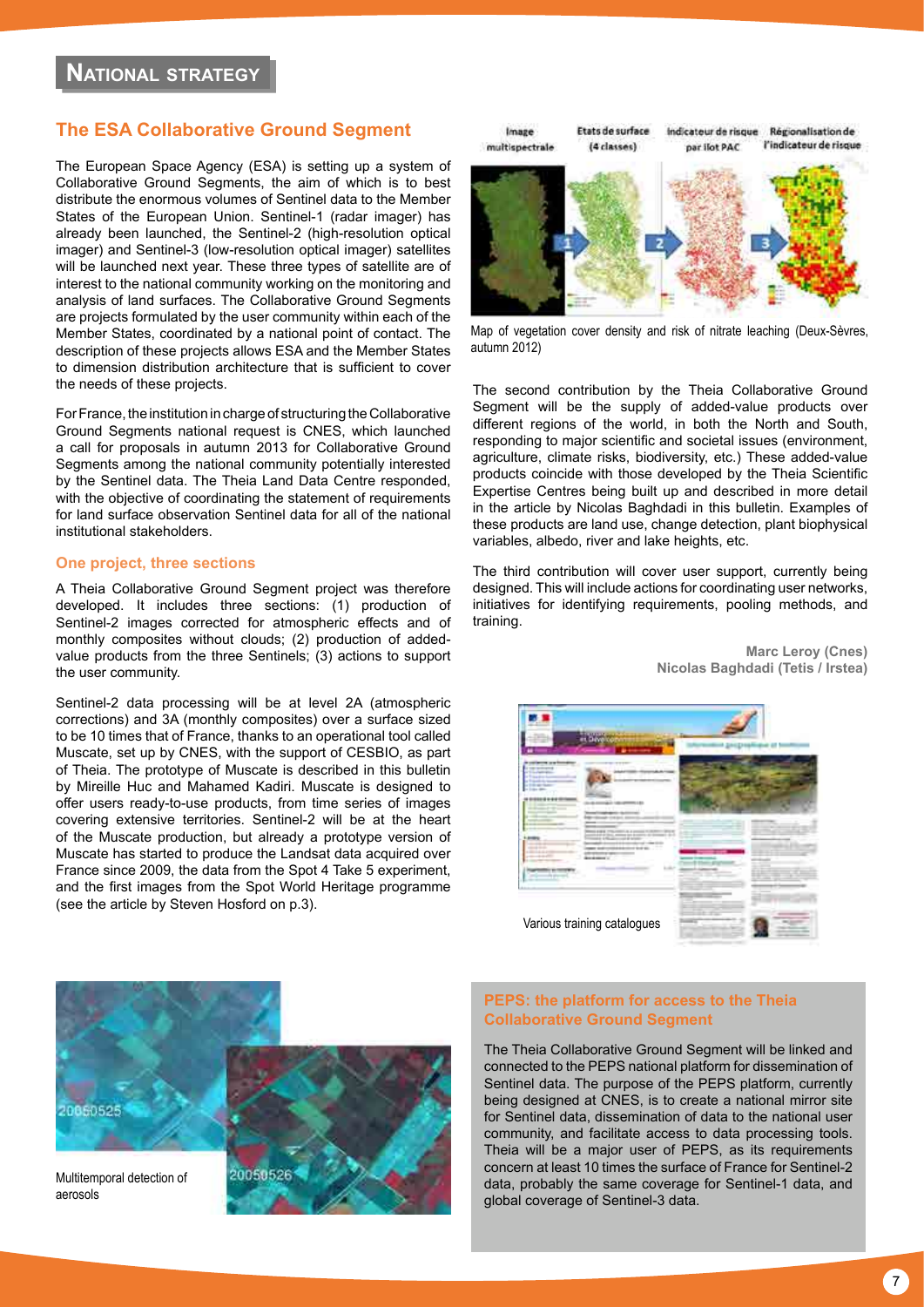# <span id="page-7-0"></span>**Monitoring rice with COSMO - SkyMed**

This study, jointly conducted by CESBIO and Telespazio France, forms part of the Asia-RiCE (Asia-Rice Crop Estimation) project piloted by Shin-ichi Sobue (JAXA). Asia-RiCE is a component of GEOGLAM<br>(Global Agricultural Geo-monitoring) (Global Agricultural Geo-monitoring Initiative) resulting from the 2011 G20 Summit. Its objective is to test methods using SAR, particularly in X-band, to detect rice and estimate production. The GEOSUD plan enabled us to obtain 10 images from the COSMO-SkyMed constellation in PingPong mode (HH and VV polarizations) acquired throughout the third rice season in the Mekong Delta in Vietnam (mid-August until the end of November 2013). The quality of the data and their speed of delivery, the day after their acquisition, allowed us, in particular, to produce maps of paddy fields very early in the season and to precisely estimate the sowing dates, and they point towards future operational applications.

> **Alexandre Bouvet (Cesbio)**

# **Services for institutions**

To achieve economical management of agricultural, natural and forest areas, the regulatory environment requires institutional services responsible for land management to have increasingly detailed knowledge of land use and changes in land use.

Earth observation by satellite is entering a new phase of maturity, both in terms of satellite performance and in terms of access to data and processing tools. Various studies demonstrate that automatic processing on satellite images responds to a first level of planners' needs, as they are capable of providing detailed, homogenous and updatable information for limited cost.

CEREMA is taking an interest in this approach through various exploratory studies whose objective is to simply characterise land use using automatic processing methods for satellite images and exogenous databases. The purpose

of these layers is to assist the various services, while integrating consistently into the general context.

**Didier Treinsoutrot (Cerema)**

Band X mapping of soil states by TerraSar-X



#### **Kalideos data**

Following the Multispectral Crop Monitoring experiment which took place in 2010, the CESBIO team continued its Optical/Radar comparative analyses over long periods using the optical Kalideos (Formosat 2) products and the TerraSAR-X radar series acquired every 11 days in 2013, together with terrain measurements.

Thanks to a method of angular normalisation of Radar amplitude (developed because of its high sensitivity to the angle of incidence), this first phase of experimentation demonstrates in particular the possibility of estimating plant height from Radar backscatter. The results [\(www.cesbio.ups-tlse.fr/](http://www.cesbio.ups-tlse.fr/fr/mcm.html) [fr/mcm.html](http://www.cesbio.ups-tlse.fr/fr/mcm.html)) are comparable with the LAIs obtained from optical imaging, on condition that consideration is taken of two marked phases of the vegetation's behaviour, depending on whether the plant is in development or senescence phase.

While the effect of the contribution by the ground (roughness, spacing of seedlings) disperses measurements as the ground is partially bare, the methodology being developed is promising and the measurements made with radar images in X-, C- and L-bands make the method compatible with the future missions: Sentinel-1 and Radarsat-2.

**Arnaud Sellé (Cnes), Frédéric Baup (Cesbio / Univ TLS III)** 



| 24-31 Jul      |
|----------------|
| $1 - 7$ Avag   |
| 8-14 App       |
| 15-21 Aug.     |
| 22-28 Aud      |
| 29 Aug - 4 Sep |
| 5-14 Sep       |

Estimated rice sowing dates on a study site in Vietnam from COSMO-SkyMed for the Autumn-Winter 2013 season

# **Satellite data: essential fuel for the CNRS communities**

When the first SPOT satellite offered its images to the Earth sciences community, it revolutionised the way we observed the Earth. Active faults, coastlines and mountain ranges, were finally seen at a scale that allowed the geodynamics at work, and plate tectonics in particular, to be observed. In addition to the direct observation of processes that were already known, this new method of observation led to new questions and new models, particularly about associations between internal geodynamics and dynamics of the Earth's surface, or paradigms directing associations of space and time scales.

The major societal issues tackled by the scientific communities for Environmental sciences in the French National Centre for Scientific Research (CNRS), and in particular the National Institute for Earth Sciences and Astronomy (INSU) and the Institute of Ecology and Environment (InEE), are anchored in particular in our understanding of the processes that prevail over natural risks, natural resources of water, land, biodiversity, and the dynamics of life, which are all preferentially expressed at the continental surfaces and interfaces. Imagery of these surfaces, which are the most accessible observable of the zone critical for life, is hence a key element in the scientific approach in fields as diverse as coastline dynamics, the effect of the climate and humans in the short or long term on biodiversity, soil erosion or the water dynamics of major rivers. The progress of the environmental sciences, and hence our ability to help society to face these environmental challenges, will owe much to the provision of imagery of the Earth's surface in high spatial and temporal resolution, with a multispectral approach allowing the dynamics of life and non-life to be distinguished, to understand the complex dynamics of land surfaces.

> **Nicolas Arnaud (Osu-Oreme / CNRS)**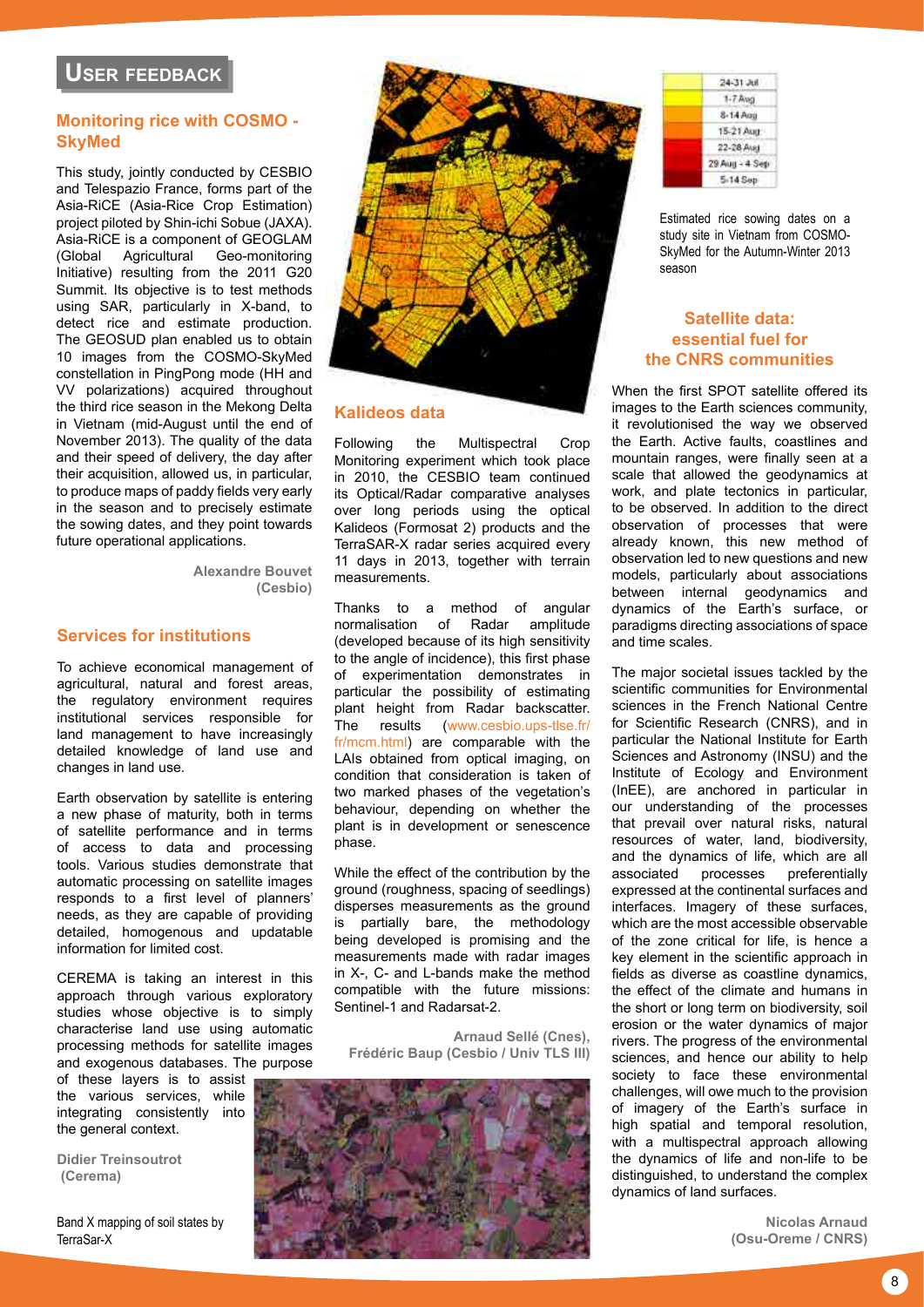# <span id="page-8-0"></span>**Creation in Alsace of a partnership for rapid production of territorial information downstream of European Sentinel satellites**

#### **A2 S: The Alsace Aval Sentinelle (Alsace Downstream Sentinel) programme**

Alsace Aval Sentinelle largely relies on the launch of the constellation of Sentinel Earth observation satellites, which started in April 2014 as part of the European Copernicus programme. Like many people, we are sure that the use of this data represents both a technological and scientific challenge, and certain economic potential.

A2 S is the Alsace region's response to this challenge, founded on the joint development of a pluridisciplinary regional research centre on «massive image data», and the implementation of an added-value production centre using the remote sensing data, particularly those supplied by the Sentinel constellation.

The A2 S programme is a regional initiative conducted by SERTIT (the Regional Service for Image Processing and Remote Sensing) within the University of Strasbourg. It is integrated into a national and European data and services infrastructure, for which Theia is an essential coordination point.

#### **A technical approach: responsiveness**

The technical approach of the programme is responsiveness, involving building tools for the systematic and synchronous use of massive flows of images of the Earth.

The generic product concept on which A<sup>2</sup>S is founded is the systematic localised detection, with a high temporal frequency, of natural and anthropogenic changes occurring on the surface of the Earth. The specifications shared by all of the products (geo information) are as follows: i) the raw material is made up of the satellite observations (images) from the radar and optical Sentinel satellite platforms; ii) the information is produced and published quickly: at least as quickly as the image data is acquired; iii) the zone covered by the production is the national territory, and chosen territories, eventually all the land masses; iv) the geometrical granularity is that of the image acquisition (decametric).





The purpose of  $A^2S$  is to supply existing decision support systems, or those to be built, with fresh geographical information, in order to help them to: i) manage unpredictable events such as natural and technological disasters; ii) monitor changes to the environment such as the condition of wet zones, the condition of soils, of natural vegetation, and also to monitor agricultural production, urban land use, the condition of forests; iii) monitor in order to alert and protect: major infrastructures, terrain in movement, epidemiological risks. Generally speaking, to detect all slow, rapid, abrupt and/or cyclical changes affecting the territories.

#### **A partnership approach**

The development of this programme is built on the basis of the existing experiment in Strasbourg, in the fields of rapid mapping, image processing, remote sensing, nature topics and humanities and engineering sciences, particularly within the teams of the Regional Service for Image Processing and Remote Sensing (SERTIT), of the Engineering, computing and imaging sciences laboratory (ICUBE, UMR 7357), of the Image, town, environment laboratory (LIVE, UMR 7362), of the National School of Water and Environmental Engineering of Strasbourg (ENGEES), of the School and Observatory for Earth Sciences (EOST) and of the Télécom Physique Strasbourg (TPS) school.

The A2 S project is partnership-based: its resources in Strasbourg are complemented by the national capacities such as those present within Theia, and also international partnerships, in the forefront of which are those with our German neighbours.

#### **An ambition: to contribute to the development of an economic branch**

The objective of the programme is to contribute to building, within a national and European framework, an innovative economic branch, by founding the necessary investment on a public-private partnership approach, to cover the space between research and the merchant sector.

To do so, the A2 S programme is implementing 7 complementary and coordinated projects, all of which will eventually constitute an economic development centre established in Alsace.

#### **Situation of the programme**

The A2 S programme's partnership is being established: the laboratories of the University of Strasbourg, the local authorities and the potential regional users have already come together. This partnership is open: contact has also been made with a number of national partners.

The programme's «sponsor site» is the University of Strasbourg, resources are already provided by the partner research teams, by the University of Strasbourg excellence initiative (IdEX) called «Beyond borders» (Par-delà les frontières). Specific A<sup>2</sup>S resources are requested within the framework of CPER, the global financing plan for the 2015-2020 period is being drawn up with the partners.

The legal status of the programme, its operation and the organisation of its different projects are being discussed within the steering committee with the various partners and backers, to lead to its launch in autumn 2014.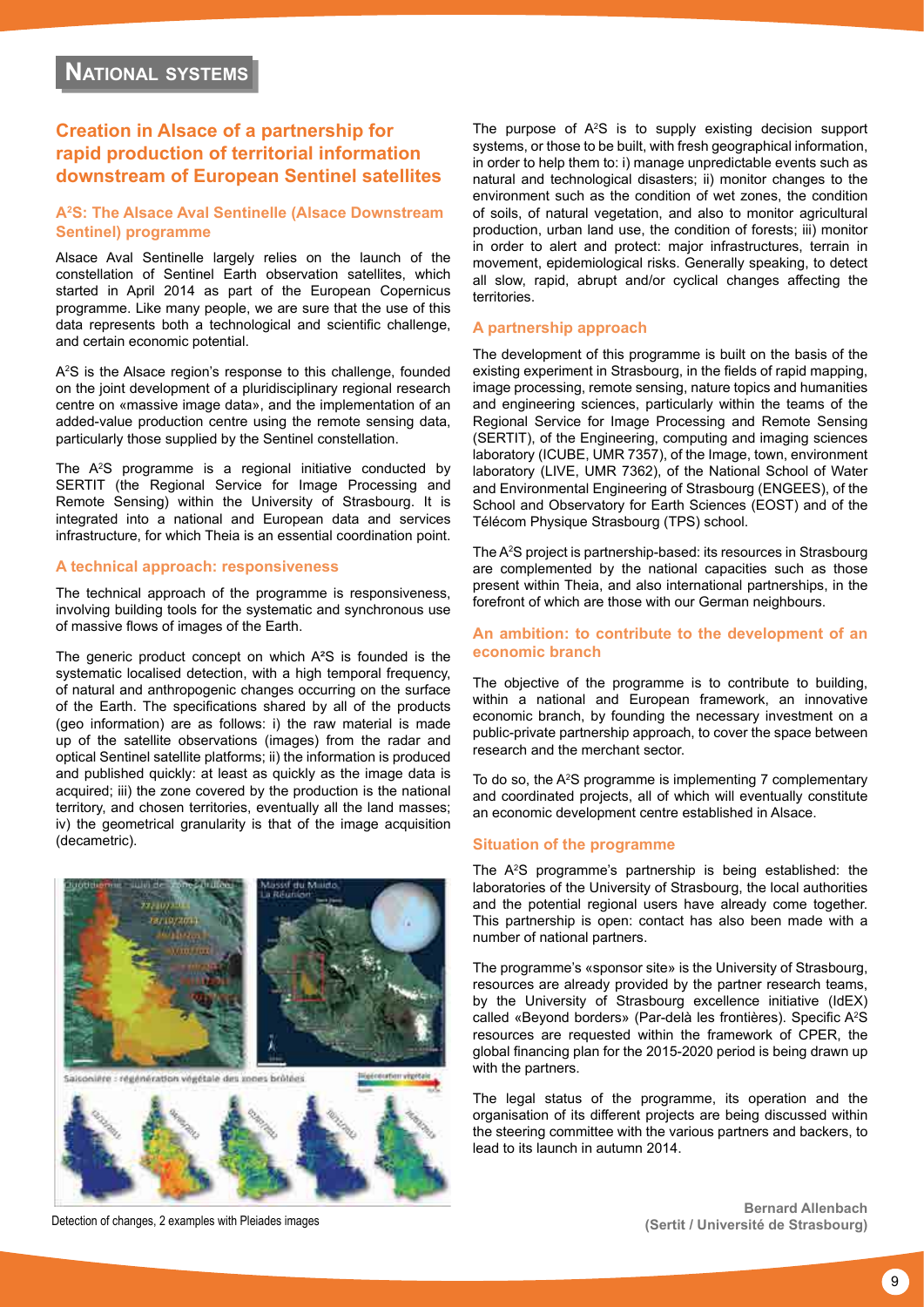# <span id="page-9-0"></span>**Radar altimetry for hydrology**

Inland waters have a major impact on life on Earth and domestic needs. They also play an important role in climate variability. Almost 73% of global water demand is supplied by surface water (rivers, lakes and artificial reservoirs) and 19% by groundwater. Within the context of climate change and its impacts on water resources, it is therefore very important, particularly from a societal viewpoint, to estimate the changes that may affect the inland water cycle.

However, ground networks for monitoring the level of lakes and rivers are currently highly disparate depending on the regions of the globe. In many places, either because they are not very accessible, or because the countries in which these lakes and rivers are located are in a difficult economic situation which no longer allows them to maintain existing resources, or which no longer have reliable and sustainable measurement networks, access to this information is non-existent.

#### **HydroWEB: remote sensing for studying water levels**

For a number of years, remote sensing space technologies have been used to study variations in water masses in major river basins with timescales from a few months to several decades. The advantages of satellite systems are well-known :

- Almost global coverage.
- Good characterisation of instruments and good spatial and temporal uniformity of datasets.
- Good archiving of past data.
- Fairly good guarantee (related to the primary missions of these systems) of continuity of measurements and durability of data, whatever the technical changes to the systems that will provide them in the future.

With the HydroWEB service [\(www.legos.obs-mip.fr/en/soa/](http://www.legos.obs-mip.fr/en/soa/hydrologie/hydroweb/) [hydrologie/hydroweb](http://www.legos.obs-mip.fr/en/soa/hydrologie/hydroweb/)), since 2003 LEGOS has developed a database of variations in water levels in the world's lakes and rivers, from satellite altimetry, endeavouring to cover the major basins (rivers of South America, Asia, Africa, Eurasia, the North American Great Lakes, the lakes of the Andes, of central Asia and the African Great Lakes) as far as possible. 230 lakes and more than 1300 «virtual stations» (points of intersection between a satellite track and a river) on major rivers are monitored, and are available in HydroWEB, which is now the vector for distribution of hydrological products produced by LEGOS.

# 16 14

18

**HydroWEB users**

Asian and European.

 $12$ 10 8 oct nov fev mar avr mai jun jul aug sep

At present, the service has just over 200 registered users, mainly laboratories from across the globe, predominantly

 $-2012 - 2013 - 2014$ 

Change in numbers of registered users since March 2012

#### **Products validated with in situ data**

The quality of the products delivered is guaranteed by numerous comparisons with in situ water level data (for example on certain large lakes or certain rivers). As part of a collaboration with SHI (State Institute of Hydrology) of St Petersburg in Russia, we were able to acquire a great deal of in situ data about Russia which allow us to validate our lake and reservoir products in particular. A similar comparison was recently made on some twenty lakes in Chile and Argentina, for which we could obtain a great deal of in situ data. The precision varies from 2-3 cm RMS for large lakes, to tens of centimetres for smaller lakes. Initial estimates yet to be published demonstrate that with the SARAL satellite, this precision is greatly improved. River data, meanwhile, has been used in various projects, including a project with an Indian laboratory which also allowed these data about the Ganges and Brahmaputra to be used and validated.

Moreover, a workgroup was formed at the start of 2013 with a view to making the processing chains for rivers and lakes fully automatic, particularly for Jason-2 and AltiKa. In 2015 this should result in the implementation of an operational service for

the lakes and rivers already present in HydroWEB.

This HydroWEB operational service will be hosted on the Theia Land Data Centre and will be operated by an industrial company with CNES and LEGOS as support.

> **Jean-François Crétaux (Legos / Cnes)**



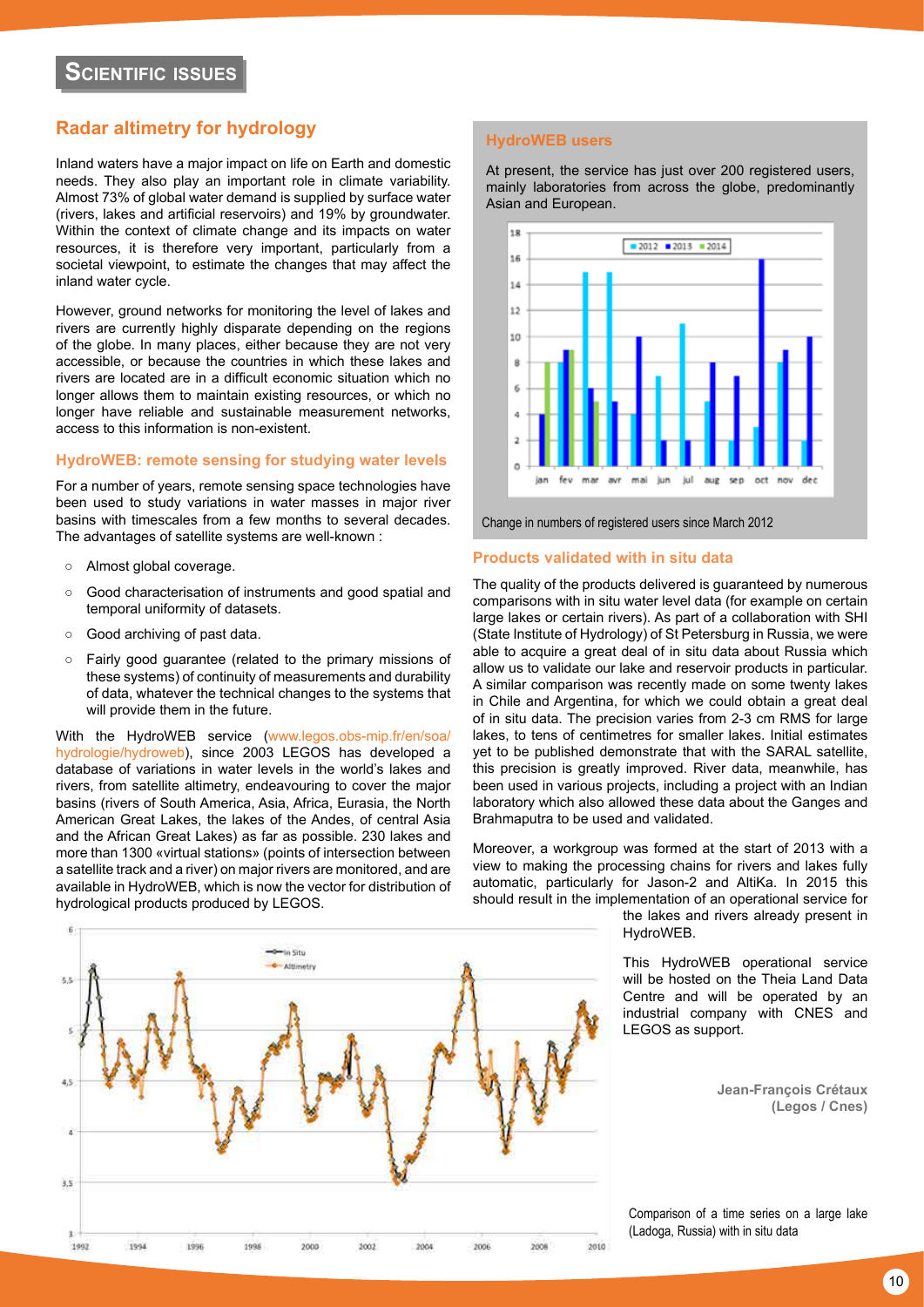### **Directional signatures database**

Reflectance is the radiance reflected by a surface in a given direction compared with the incident luminous flux. It is a parameter that depends on the solar and observation directions. Surfaces covered with water have highly anisotropic reflectance, with a maximum that is highly marked in the specular direction, and values close to zero in the backscatter direction. Land surfaces, on the other hand, have more isotropic reflectance, but with a strong maximum in the backscatter direction (lighting direction and observation direction coincide).

Measurement from space of reflectances enables, for example, the presence of vegetation to be quantified, and changes to be monitored. However, the directional effects interfere with a quantitative interpretation of temporal variations. The instruments that allow almost daily observation of the Earth, such as VGT or MODIS, require high and variable observation angles. The reflectance variations related to changes of observation geometry are often greater than those related to a change in the surfaces. It is hence necessary, for quantitative interpretation of the measurements, and to detect minor modifications, to measure and correct the directional effects.

#### **POLDER, the only instrument to measure BRDF**

The POLDER instrument on board the PARASOL microsatellite, which has just finished its mission after 8 years' service, measures the directional effects of surface reflectances. The instrument's field of view not only extends perpendicular to the track, but also along the track. During the satellite pass, a point on the ground is thus observed successively from 16 different directions. Moreover, observations acquired during a certain period can be combined, which allows all of the potentially accessible directions (i.e. viewing angles between the nadir and approximately 60°) to be covered. POLDER remains the only instrument that measures the directional variations in reflectances (called BRDF: Bi-directional Reflectance Distribution Functions). We have hence decided to extract from the acquired measurements a database of measured signatures representative of the variability encountered on Earth.

Naturally, we have looked for measurements of the best possible quality. This quality is affected by the presence of clouds or aerosols. Moreover, spatial heterogeneity also tends to add noise





The PARASOL satellite carrying the POLDER instrument Credits: CNES/Ill. D. Decors.

to the measurement. In addition, we try to have sites for which a large number of measurements have been acquired and which cover all of the directions. Lastly, we want to sample all of the main surface types (snow, desert, deciduous forest, coniferous forest, savanna, crops, etc.) and the different latitude bands. We have therefore defined a quality criterion and extracted the best targets available for the different surface types.

For each target selected, we have extracted the measurements acquired by the POLDER instrument and corrected atmospheric effects (gas absorption and diffusion by molecules and aerosols). The measurements are grouped by period of one month, a period during which changes of surfaces generally remain limited, which allows the variations to be interpreted as essentially related to the directional effects.

In order to facilitate analysis of this database, we have also developed a viewing tool. This tool enables targets to be selected according to various criteria (surface types, vegetation index, period), the measurements to be viewed, and the measurements to be compared to the predictions of various models developed by the scientific community.

This BRDF database, along with the associated viewing tool, are the most frequently-downloaded products on the site of the POSTEL thematic centre. This shows the interest that the scientific community has in this information.

> **François-Marie Bréon (LSCE / CEA)**

The figure opposite is one of the graphs generated by the BRDF analysis software. It shows, for 3 of the 8 POLDER channels (the 3 lines on the graph), the measured reflectance on the left, the difference from the modelling in the centre, and a scatter plot between measured and modelled values on the right. This is a site where the agreement is particularly good. The ranges of variations in reflectances and the modelmeasurement differences vary between the channels and are given below each graph.

Each graph shows the measurements following the observation direction. A nadir view is represented at the centre, the circles indicate viewing angles at 20, 40 and 60°. The specular direction (forward) is on the left, while backscatter is on the right.